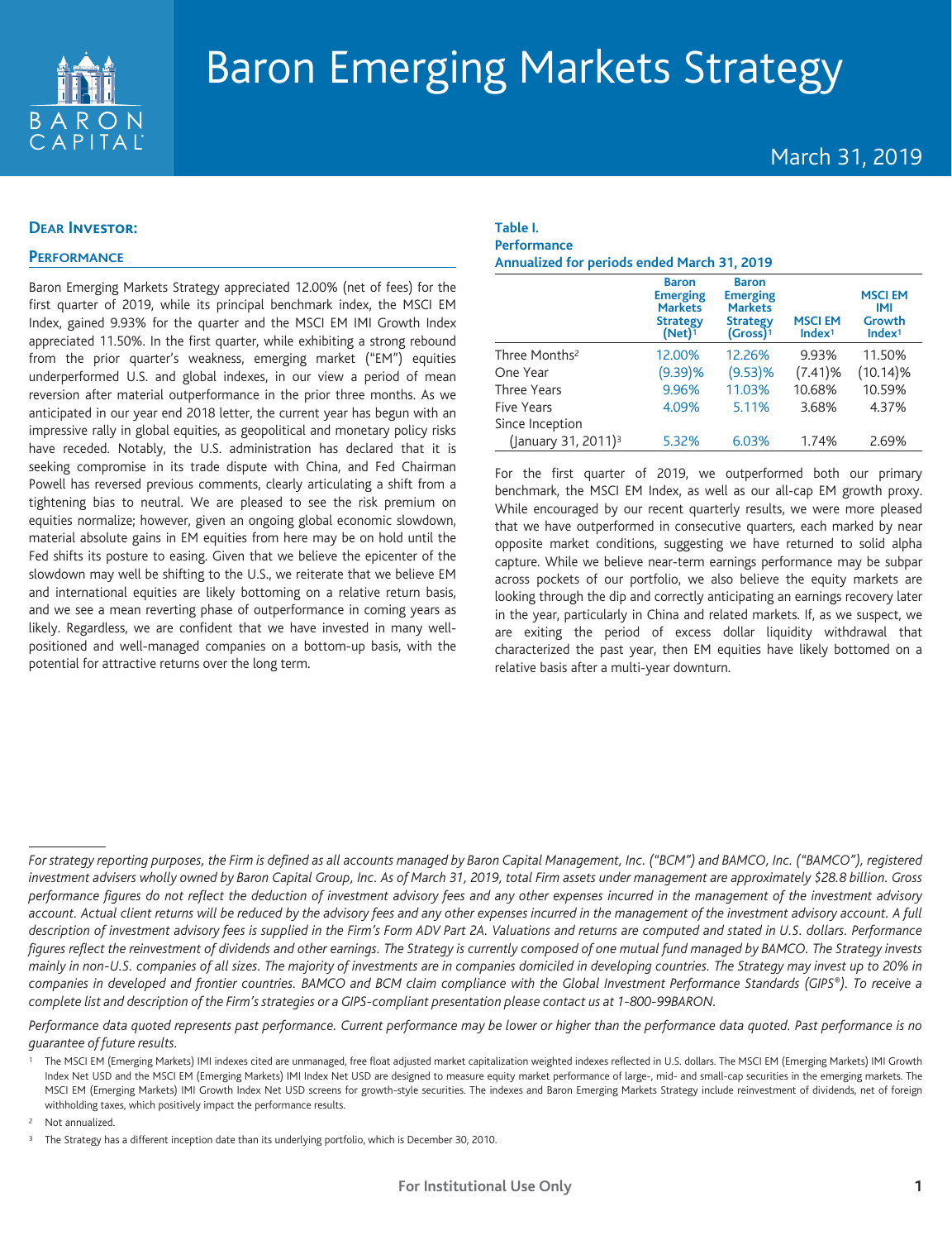# **Baron Emerging Markets Strategy**

During the quarter, our positive relative performance was led by stock selection effect in the Information Technology ("IT"), Health Care, and Consumer Staples sectors. Within IT, our disruptive Brazilian payment platform investments, **PagSeguro Digital Ltd**., which rose just under 60%, and **StoneCo Ltd.**, which rallied over 120% during the quarter, both recovered from previous weakness as earnings results suggested that aggressive measures by legacy competitors were not noticeably impacting growth and earnings momentum. Also within this sector, **Hangzhou Hikvision Digital Technology Co., Ltd.**, **Delta Electronics, Inc**., and **Lenovo Group Limited**, all appreciated meaningfully, in our view, as a result of the perception of changing trade relations between China and the U.S. Within Health Care, **Zai Lab Limited**, **Sino Biopharmaceutical Ltd.**, and **Yunnan Baiyao Group Co., Ltd.**, all part of our China value-added theme, drove performance. Finally, **WH Group Limited**, a China-based protein processor which recovered strongly on the perceived end of disruptive tariffs, drove performance in the Consumer Staples sector.

Offsetting a portion of the above, adverse stock selection in the Materials sector was driven by **Tata Chemicals Limited** of India and **Kangde Xin Composite Material**, a Chinese specialty materials manufacturer which disclosed a material lapse in corporate governance early in the year. In addition, poor stock selection effect in the Financials sector was driven by our investment in Korean bank **KB Financial Group, Inc.**, as well as our broad and thematic exposure to Indian financials, which suffered lingering effects from last year's liquidity crunch. Finally, our cash position in a strong market also detracted from relative performance during the quarter.

From a country perspective, as already referenced above, strong relative performance was driven by investments in Brazil, with **Petroleo Brasileiro S.A. Petrobras** also contributing, and China, partially offset by underperformance in India.

#### **Table II.**

**Top contributors to performance for the quarter ended March 31, 2019**

|                                    | Percent<br><b>Impact</b> |
|------------------------------------|--------------------------|
| Alibaba Group Holding Limited      | 1.03%                    |
| PagSeguro Digital Ltd.             | 0.64                     |
| WH Group Limited                   | 0.53                     |
| China Tower Corporation Limited    | 0.52                     |
| Petroleo Brasileiro S.A. Petrobras | 0.50                     |

**Alibaba Group Holding Limited**, the largest retailer and e-commerce company in China, owns and operates shopping platforms Taobao and Tmall. Alibaba also owns 33% of Ant Financial, which owns Alipay, the largest third-party online payment provider in China. Shares appreciated in the first quarter due to solid business results and positive commentary surrounding Chinese consumption trends. We believe Alibaba's core business remains extremely profitable and continues to grow rapidly, with tailwinds to the company driven by strong mobile and advertising growth.

Shares of **PagSeguro Digital Ltd.**, a payment processor and merchant acquirer, rose in the quarter due to improving sentiment in Brazil and the muted impact of competitive offerings among the company's micromerchant customer base. We retain conviction, as we believe PagSeguro will continue to build out a product ecosystem allowing the company to offer digital banking products to its customers.

Shares of China-based **WH Group Limited**, the world's largest pork processor and producer, appreciated due to the increased likelihood of a

global trade resolution, which would almost certainly benefit WH's U.S. export business. Additionally, a rising supply shortage in China caused by African Swine Fever helped improve market sentiment on the company. We think WH offers balanced growth potential, it continues to trade at an attractive valuation, and we retain conviction in the stock.

**China Tower Corporation Limited** is the largest wireless tower company in the world. Shares increased in the quarter following solid operating results and additional plans for Chinese carriers to begin testing 5G networks. We believe China Tower will be a key beneficiary of Chinese 5G network build-out, as new equipment will mostly likely be added to its existing asset base, allowing the company's returns on capital to increase over time.

**Petroleo Brasileiro S.A. Petrobras** is one of the largest integrated oil & gas companies in the world. Shares appreciated due to financial results that beat Street expectations as well as progress on deleveraging. Petrobras has been the global leader in offshore deepwater oil production development, and the company has assets with some of the lowest breakeven costs in the industry. We continue to like the shares due to ramp-up in production at pre-salt oil fields, material improvement in free cash flow, and an expected deleveraging of the balance sheet with non-core asset divestments.

#### **Table III.**

**Top detractors from performance for the quarter ended March 31, 2019**

|                               | <b>Percent</b><br>Impact |
|-------------------------------|--------------------------|
| Exide Industries Ltd.         | $-0.21%$                 |
| KB Financial Group, Inc.      | $-0.15$                  |
| <b>Tata Chemicals Limited</b> | $-0.14$                  |
| Pepkor Holdings Limited       | $-0.09$                  |
| Kangde Xin Composite Material | $-0.09$                  |

**Exide Industries Ltd.** sells new and replacement batteries to vehicle owners across India. Shares fell as local currency weakness led to margin pressure on quarterly earnings. We continue to believe Exide's dominant distribution network will allow it to gain share in a highly fragmented sector, which, along with a cost containment program and value from an insurance subsidiary, should create value for long-term shareholders, in our view.

**KB Financial Group, Inc.** is a leading financial services group in South Korea. Shares declined during the quarter due to a weakening macroeconomic environment that tempered investor expectations for loan growth, net interest margins, and loan loss provisions. The financial industry in South Korea is facing regulatory pressures to curb consumer loan growth and cut fees, but we remain optimistic about KB's growth opportunity given stable margins, efforts to rationalize costs, and earnings contributions from non-banking subsidiaries.

Shares of **Tata Chemicals Limited** declined in the first quarter due to earnings growth that fell short of investor expectations. As the world's leading producer of soda ash, the company is benefiting from growing demand for real estate, cars, and detergents, as well as other products requiring soda ash as a raw material. Tata has a formidable branded salt business in India, and is venturing into other related consumer products. We retain conviction due to growth opportunities in the branded salt/consumer business, along with a more focused strategic restructuring still in the early innings.

Shares of **Pepkor Holdings Limited**, a leading South African apparel retailer, declined in the first quarter, driven by anemic earnings growth across the retail universe, where consumer spend remains weak. We retain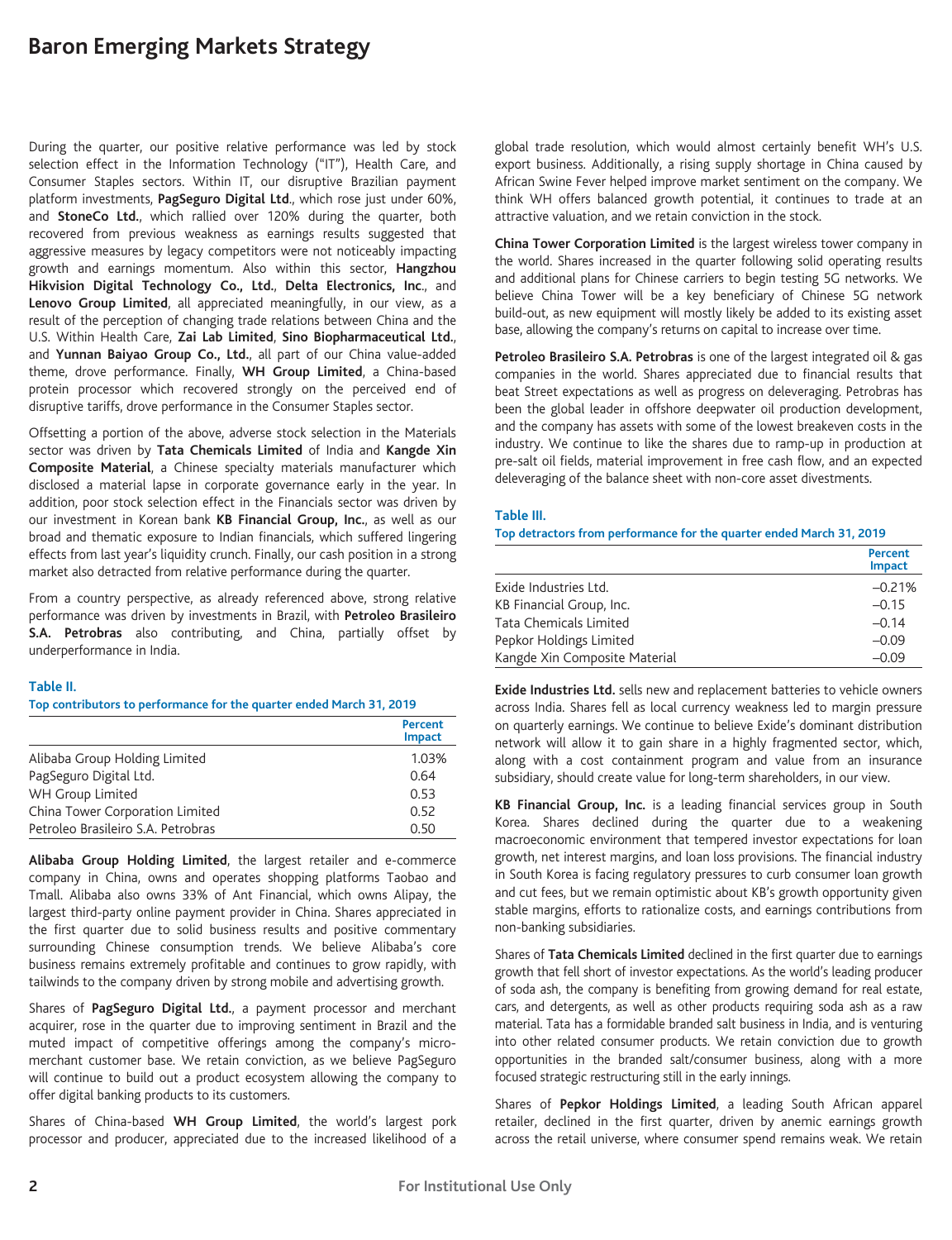conviction due to Pepkor's economies of scale and its ability to provide quality apparel at industry-low prices. We expect sustained low-teens earnings growth over the next three to five years, driven by market share gains and a recovery in consumer spend. We believe Pepkor is well positioned to gain share should the domestic macro environment remain weaker than we expect.

Shares of **Kangde Xin Composite Material** declined during the quarter due to the impact of continued macro weakness on the company's core optical films business. Negative market sentiment and rumors surrounding Kangde's liquidity situation also weighed on the stock. We exited our position due to rising uncertainty regarding the company's ability to manage its pledged share issue. We remain positive on Kangde's long-term strategic significance and growth roadmap, and we may revisit the opportunity in the future.

# **Portfolio Structure**

#### **Table IV.**

#### **Top 10 holdings as of March 31, 2019**

|                                                 | Percent of<br><b>Net Assets</b> |
|-------------------------------------------------|---------------------------------|
| Alibaba Group Holding Limited                   | 3.8%                            |
| <b>Tencent Holdings Limited</b>                 | 3.7                             |
| Petroleo Brasileiro S.A. Petrobras              | 2.0                             |
| Samsung Electronics Co., Ltd.                   | 1.8                             |
| China Mobile I td.                              | 1.8                             |
| China Tower Corporation Limited                 | 1.7                             |
| Taiwan Semiconductor Manufacturing Company Ltd. | 1.7                             |
| Sberbank of Russia PISC                         | 1.6                             |
| PagSeguro Digital Ltd.                          | 1.6                             |
| B3 S.A. - Brasil, Bolsa, Balcao                 | 1.5                             |

# **Exposure By Country**

## **Table V.**

#### **Percentage of securities by country as of March 31, 2019**

|                | <b>Percent of</b><br><b>Net Assets</b> |
|----------------|----------------------------------------|
| China          | 32.6%                                  |
| India          | 15.6                                   |
| <b>Brazil</b>  | 10.0                                   |
| Taiwan         | 7.6                                    |
| South Africa   | 5.3                                    |
| Korea          | 4.7                                    |
| Mexico         | 3.4                                    |
| Philippines    | 2.5                                    |
| Russia         | 2.2                                    |
| Argentina      | 2.1                                    |
| Thailand       | 2.0                                    |
| United Kingdom | 1.3                                    |
| Hong Kong      | 1.0                                    |
| Finland        | 0.9                                    |
| Panama         | 0.5                                    |
| Hungary        | 0.5                                    |
| Malaysia       | 0.4                                    |
| Indonesia      | 0.3                                    |
| Nigeria        | 0.1                                    |

*Exposure by Market Cap:* The Strategy may invest in companies of any market capitalization, and we have generally been broadly diversified across large-, mid-, and small-cap companies, as we believe developing world companies of all sizes can exhibit attractive growth potential. At the end of the first quarter of 2019, the Strategy's median market cap was \$10.7 billion, and we were invested 75.0% in large- and giant-cap companies, 16.7% in mid-cap companies, and 1.3% in small- and micro-cap companies as defined by Morningstar, with the remainder in cash.

#### **Recent Activity**

During the quarter, we initiated several positions, most representing additions to existing themes such as our China value-added, India financialization, and EM consumption themes. Given our rising confidence in incremental targeted stimulus measures and improved trade relations between the U.S. and China, we initiated positions in **Guangzhou Automobile Group Company Limited** and **Ping An Insurance (Group) Company of China, Ltd.**, both leaders in their respective industries. Guangzhou Auto manufactures and represents the Toyota and Honda brands in China, is in our opinion the best managed auto original equipment manufacturer in China, and we believe given its prudent inventory management during the recent industry downturn as well as its upcoming capacity expansion and new model launch schedule, is well positioned to achieve a solid earnings expansion as government stimulus targeting consumers kicks in. Ping An, China's leading diversified insurance and financial franchise and a company we have long admired, has been leveraging its strengths to build a leading internet-based, diversified fintech platform; this transition should lead to a stable, fee-based income stream with many years of profitable growth ahead. Further, in returning our China investments to a near market weight position, we initiated investments in **Lenovo Group Limited**, a likely beneficiary of data center, cloud, and 5G investments; and **GDS Holdings Limited**, a leading data center operator; while adding to several existing holdings, including **Tencent Holdings Limited**, **Alibaba Group Holding Limited**, **Hua Hong Semiconductor Limited**, **KunLun Energy Company Limited**, and **China Mobile Ltd**. In India, we viewed the timely and efficient response to the Pakistan border skirmish as a likely catalyst to secure a manageable majority in the upcoming general elections for Modi and his political alliance. This development, together with encouraging signs that the worst of India's liquidity challenges have passed, offered us the opportunity to increase our holdings in what we view as market share gainers that will benefit longer term from the consolidation now occurring in India's financial and property sectors. During the quarter, we established a position in **RBL Bank Limited**, a fast-growing private sector bank, in our view, with a capable management team, while also adding to existing positions in **HDFC Bank Limited**, **Piramal Enterprises Limited**, and **Bajaj Finance Limited**. Also in India, we initiated a position in **Reliance Industries Limited**, which is engaged in what we see as an exciting transformation, leveraging and investing its considerable cash flow from oil refining into a disruptive position in data communications, modern retail, e-commerce, and digital media & entertainment. Given recent government and regulatory rulings that we believe favor domestic internet companies, we believe Reliance will emerge as the most likely "Amazon of India" in coming years.

During the quarter, we also exited certain investments, most notably **America Movil, S.A.B. de C.V.** of Mexico, as we no longer believe the AMLO administration will pursue policies that favor profitable geographic expansion for Mexico's leading telecom and data service provider. We took